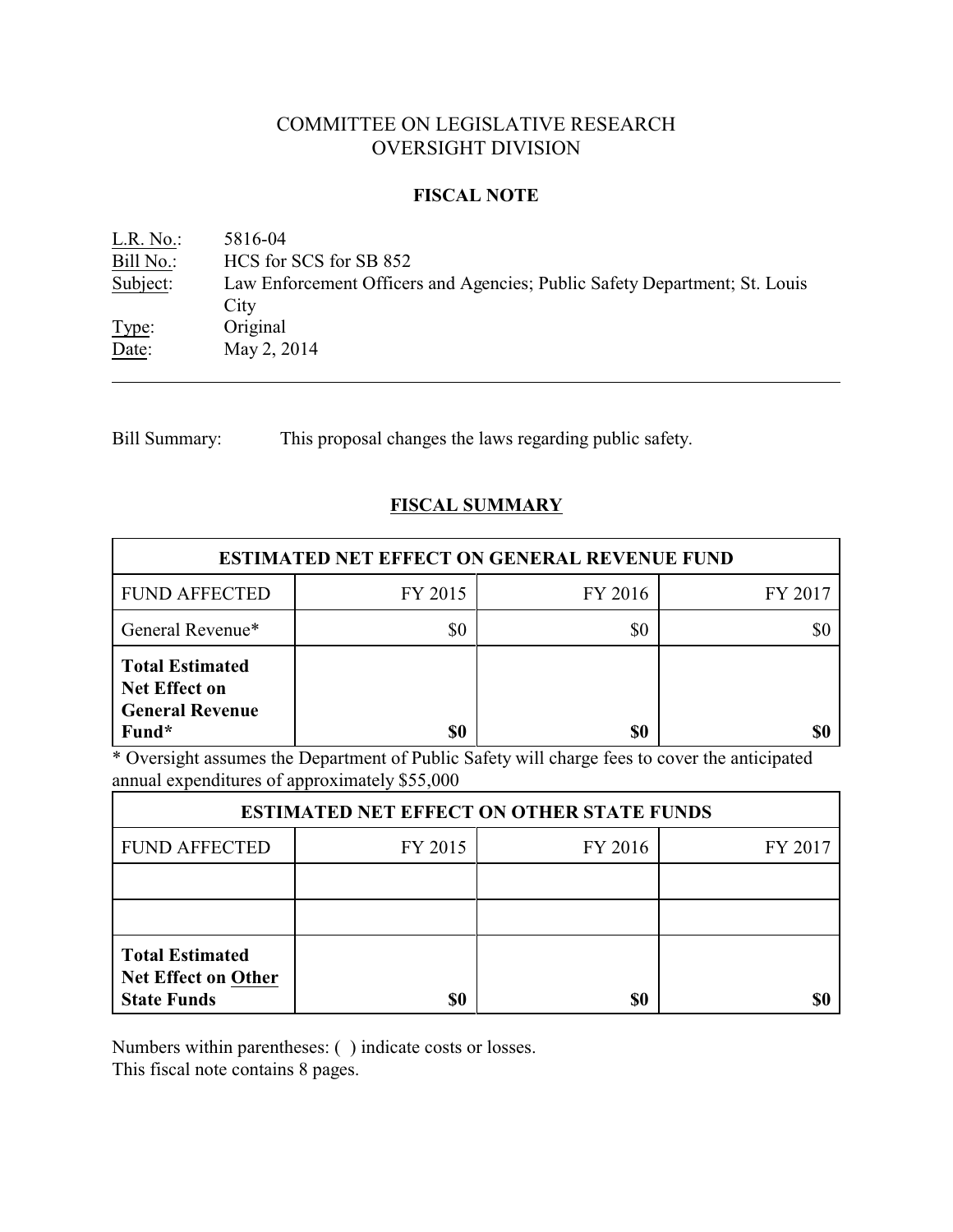L.R. No. 5816-04 Bill No. HCS for SCS for SB 852 Page 2 of 8 May 2, 2014

| <b>ESTIMATED NET EFFECT ON FEDERAL FUNDS</b>                        |         |         |         |  |  |
|---------------------------------------------------------------------|---------|---------|---------|--|--|
| <b>FUND AFFECTED</b>                                                | FY 2015 | FY 2016 | FY 2017 |  |  |
|                                                                     |         |         |         |  |  |
|                                                                     |         |         |         |  |  |
| <b>Total Estimated</b><br>Net Effect on All<br><b>Federal Funds</b> | \$0     | \$0     |         |  |  |

| <b>ESTIMATED NET EFFECT ON FULL TIME EQUIVALENT (FTE)</b>    |         |         |         |  |  |
|--------------------------------------------------------------|---------|---------|---------|--|--|
| <b>FUND AFFECTED</b>                                         | FY 2015 | FY 2016 | FY 2017 |  |  |
| <b>General Revenue</b>                                       | 1 FTE   | 1 FTE   | 1 FTE   |  |  |
|                                                              |         |         |         |  |  |
| <b>Total Estimated</b><br><b>Net Effect on</b><br><b>FTE</b> |         |         |         |  |  |

 $\Box$  Estimated Total Net Effect on All funds expected to exceed \$100,000 savings or (cost).

 $\Box$  Estimated Net Effect on General Revenue Fund expected to exceed \$100,000 (cost).

| <b>ESTIMATED NET EFFECT ON LOCAL FUNDS</b> |         |         |         |  |
|--------------------------------------------|---------|---------|---------|--|
| FUND AFFECTED                              | FY 2015 | FY 2016 | FY 2017 |  |
| Local Government*                          | \$0     | \$0     | \$1     |  |

\* Losses and Savings that should net to zero.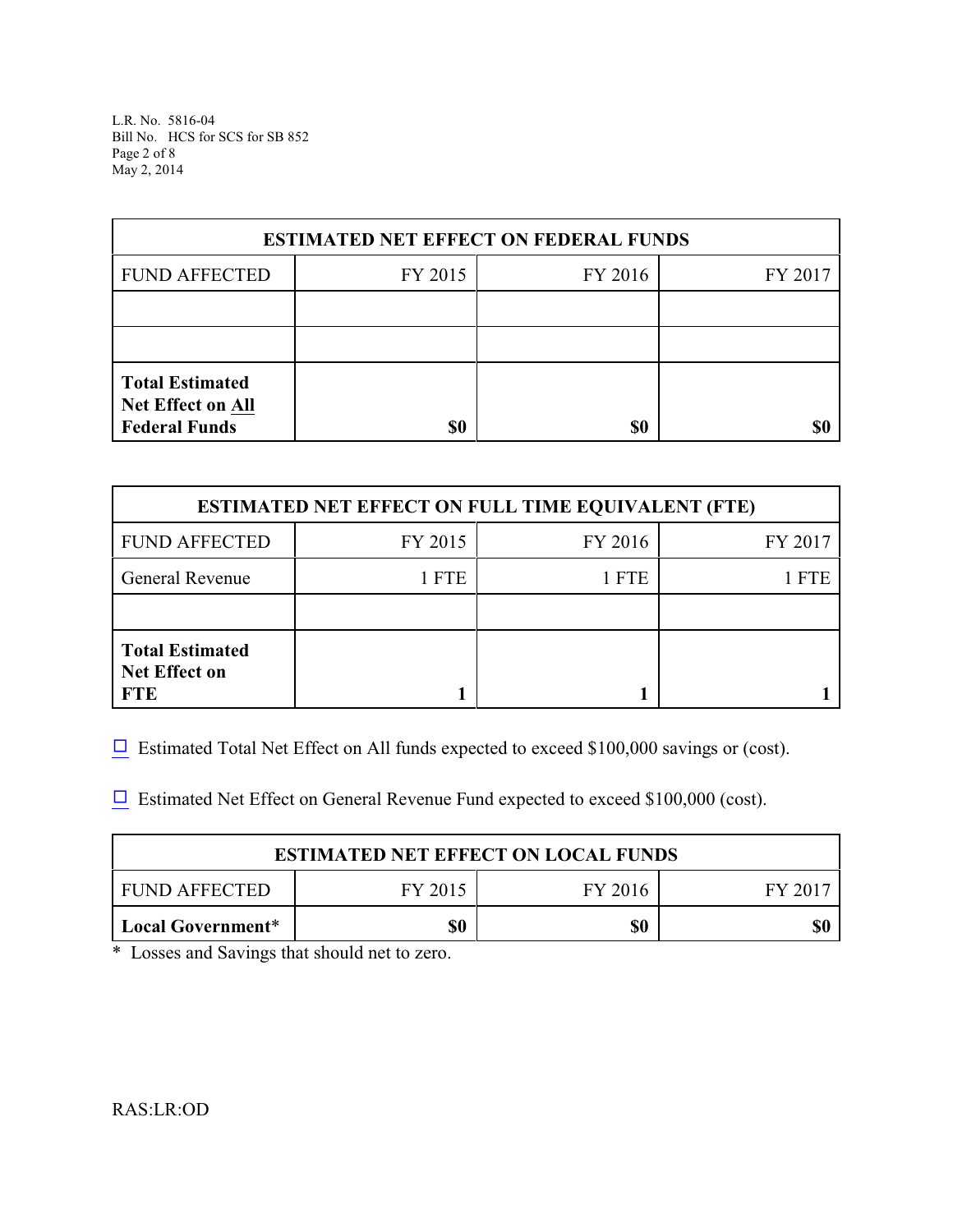L.R. No. 5816-04 Bill No. HCS for SCS for SB 852 Page 3 of 8 May 2, 2014

# **FISCAL ANALYSIS**

## ASSUMPTION

#### Section 44.095 - Law enforcement mutual aid region:

In response to a similar proposal from this year (HB 2041), officials at **Ray County** assumed an unknown cost from this proposal.

**Oversight** assumes that since all members responding are deemed employees of their respective local political subdivisions, liability and workers' compensation are provided to the employees of the respective local political subdivision. Therefore, Oversight will show a \$0 fiscal impact to local political subdivisions.

Officials from the **Office of Administration - General Services Division** state this part of the proposal would have the potential exposure to the legal expense fund for actions of the Missouri State Highway Patrol while responding to potential critical incidents in bordering counties in Kansas.

In response to a similar proposal from this year (HB 2041), officials at the **Department of Public Safety's Missouri Highway Patrol** assumed no fiscal impact from this proposal.

In response to a similar proposal from this year (HB 2041), officials at the **Jackson County Sheriff's Department** and the **City of Kansas City** each assumed no fiscal impact to their respective organizations from this proposal.

#### Sections 84.340, 571.030, and 590.750 - Corporate Security Officers:

Officials from the **Department of Public Safety - Office of the Director (DPS)** state this bill requires DPS to regulate and license all corporate Security Advisors. DPS will have to promulgate rules to implement the provisions of the law and shall oversee the licensing of Security Advisors. The addition of the program will necessitate the hiring of a Program Representative II. DPS assumes the total cost for this additional FTE to be approximately \$55,000 per year.

Officials from the **Office of the State Courts Administrator** assume the proposal would not fiscally impact their agency.

RAS:LR:OD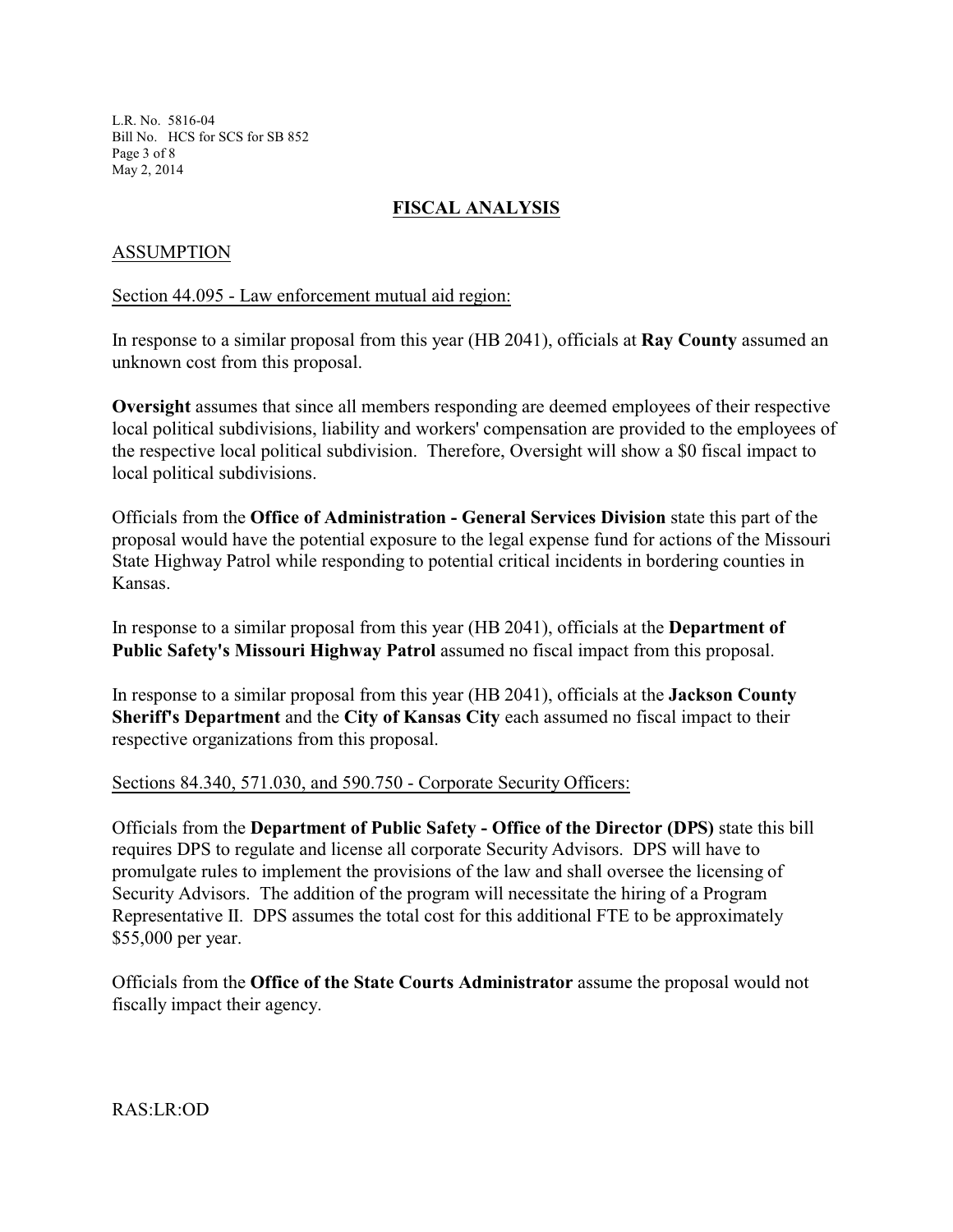L.R. No. 5816-04 Bill No. HCS for SCS for SB 852 Page 4 of 8 May 2, 2014

#### ASSUMPTION (continued)

Officials from the **Office of Prosecution Services (OPS)** assume the proposal would not have a fiscal impact on their agency. The creation of a new crime creates additional responsibilities for county prosecutors which may, in turn, result in additional costs which are difficult to determine.

For the purpose of this proposed legislation, officials at the **Office of State Public Defender (SPD)** cannot assume that existing staff will provide effective representation for any new cases arising where indigent persons are charged with the proposed new crime of acting as a corporate security advisor without a license from the Department of Public Safety; a new class A misdemeanor.

While the number of new cases (or cases with increased penalties) may be too few or uncertain to request additional funding for this specific bill, the SPD will continue to request sufficient appropriations to provide effective representation in all cases where the right to counsel attaches.

**Oversight** assumes the SPD can absorb the additional caseload that may result from this proposal

Officials from the **Department of Corrections (DOC)** state penalty provisions for violations, a component of the bill to also have potential fiscal impact for DOC, is for a class A misdemeanor. Currently, the DOC cannot predict the number of new commitments which may result from the creation of the offense(s) outlined in this proposal. An increase in commitments depends on the utilization by prosecutors and the actual sentences imposed by the court.

If additional persons are sentenced to the custody of the DOC due to the provisions of this legislation, the DOC will incur a corresponding increase in operational cost through supervision provided by the Board of Probation and Parole (FY13 average of \$5.07 per offender, per day or an annual cost of \$1,851 per offender).

In summary, supervision by the DOC through probation would result in some additional costs, but it is assumed the impact would be \$0 or a minimal amount that could be absorbed within existing resources.

Officials from the St. Louis Metropolitan Police Department, and the Kansas City Police Department did not respond to our request for fiscal impact.

**Oversight** assumes DPS will be able to charge fees for the licensing and renewal of licenses for corporate security advisors. Oversight does not know the number of corporate security advisors

RAS:LR:OD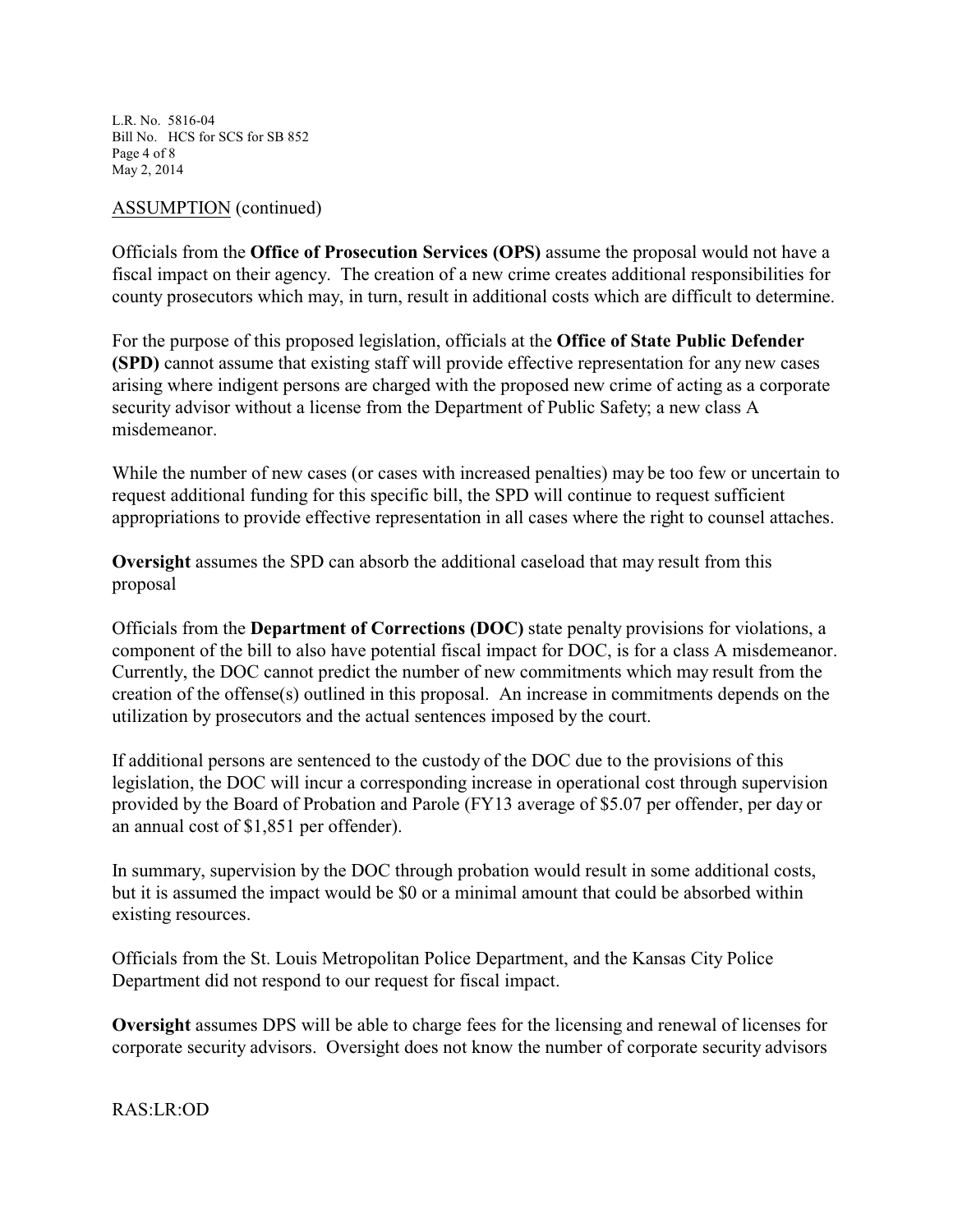L.R. No. 5816-04 Bill No. HCS for SCS for SB 852 Page 5 of 8 May 2, 2014

## ASSUMPTION (continued)

that are licensed each year by the St. Louis Metropolitan Police Department and the Kansas City Police Department. In the Code of State Regulations (17 CSR 10-2.040), the Board of Police

Commissioners of Kansas City, Missouri has established the following fee schedule:

| Annual Company License                  | \$300 |
|-----------------------------------------|-------|
| Class A - Armed License                 | \$145 |
| Class A - Armed License Renewal         | \$90  |
| Replacement of Lost/Stolen License \$65 |       |
| Rescheduling Fee                        | \$85  |

Oversight doesn't know how many licenses DPS will need to issue, or what fees DPS will charge; therefore, we will reflect an unknown amount of revenue into the General Revenue Fund for these fees. However, Oversight assumes DPS will charge fees sufficient to cover their costs of administering this license.

Oversight will also reflect a loss of fees to the local political subdivisions as well as a savings for not having to administer the licensing. Oversight will assume the two will offset.

#### Section 105.935 - Department of Corrections compensatory time:

Officials from the **Office of Administration - Division of Personnel** state there may be significant fiscal impact to the Department of Corrections in regard to overtime pay-off; however, it would be difficult to predict with any certainty or accuracy how many hours of overtime would be accrued and the pay rates of the staff involved. Therefore, the fiscal impact is unknown.

Officials from **DOC** state the proposed language, "Compensatory time shall be considered accrued upon completion of time worked in excess of such employee's normal assigned shift,…" reflects the recent ruling by the Western District in Missouri Corrections Officers Association v. Missouri Department of Corrections, WD 75418, which held, in essence, that a corrections officer's compensatory time accrues at the end of the shift in which he has worked excess time, and not at the end of the workweek. DOC is already aware of the need to modify the procedure affected by the court case. DOC has changed the way it manages compensatory time in a manner that is compatible with the court case and has not seen any appreciable increase in the accrual of compensatory time. Therefore, it is believed that passage of this legislation would not lead to any significant accrual of additional compensatory time, therefore having \$0 to minimal impact on the Department.

RAS:LR:OD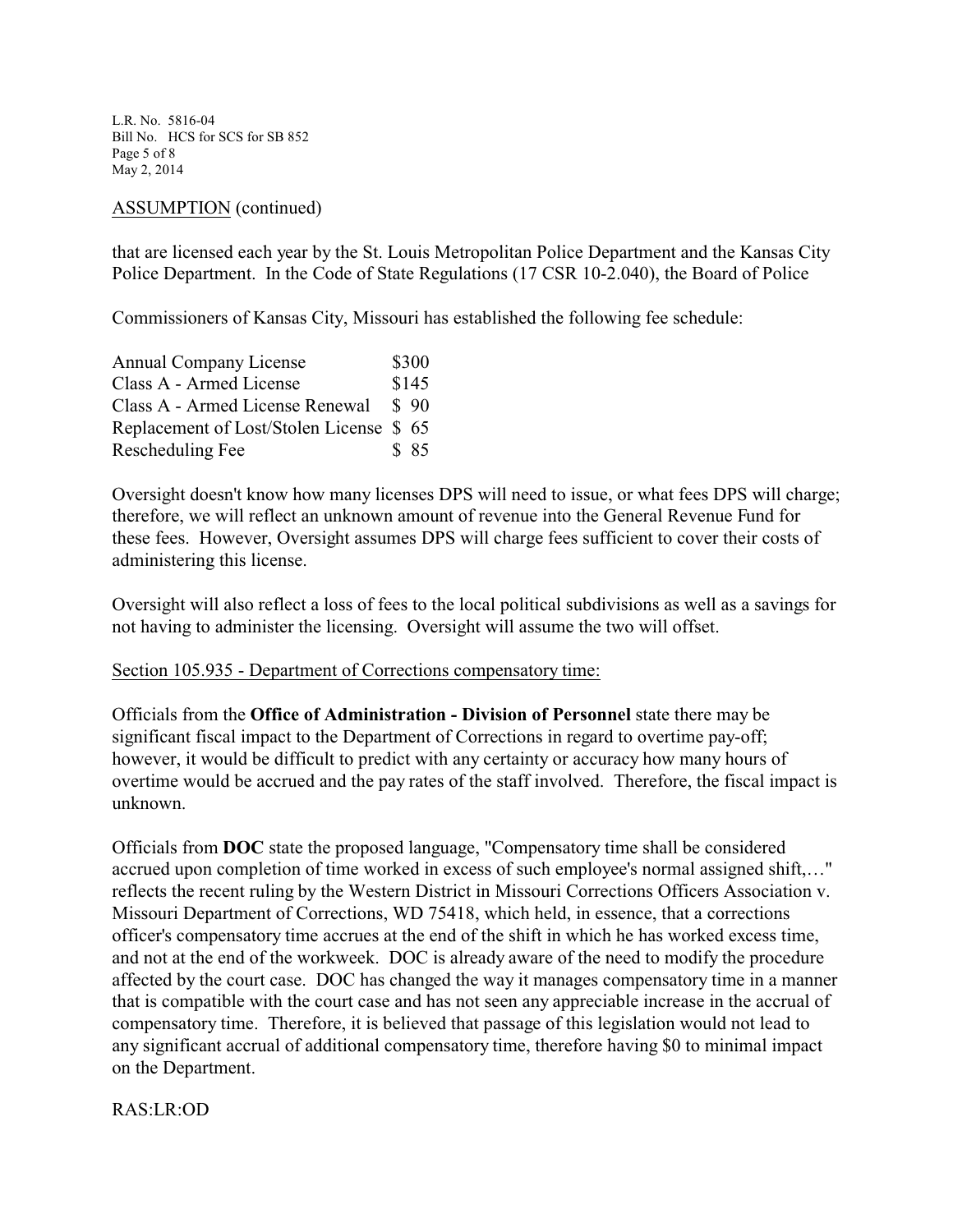L.R. No. 5816-04 Bill No. HCS for SCS for SB 852 Page 6 of 8 May 2, 2014

## ASSUMPTION (continued)

The only concern is whether the proposed language requires that the compensatory time considered accrued upon completion of time worked in excess of an employee's normal assigned shift should be paid out at the rate of time and one-half or at the employee's straight rate of pay. It is assumed that this legislation is proposed in order to implement the court case and not alter the way the FLSA calculates compensatory time.

| FISCAL IMPACT - State Government                                                                                                 | FY 2015<br>$(10$ months)                                  | FY 2016                                               | FY 2017                                                 |
|----------------------------------------------------------------------------------------------------------------------------------|-----------------------------------------------------------|-------------------------------------------------------|---------------------------------------------------------|
| <b>GENERAL REVENUE FUND</b>                                                                                                      |                                                           |                                                       |                                                         |
| Income - DPS - licensing fees, renewal<br>fees, and other fees for corporate security<br>officers $(\S 590.750)$                 |                                                           | At least \$52,384 At least \$55,316 At least \$55,878 |                                                         |
| Cost - DPS<br>Personal Service (1 FTE)<br><b>Fringe Benefits</b><br><b>Expense and Equipment</b><br>Total Costs - DPS (§590.750) | $(\$29,870)$<br>(\$15,235)<br>$(\$7,279)$<br>$(\$52,384)$ | $(\$36,202)$<br>\$18,465<br>$(\$649)$<br>$(\$55,316)$ | $(\$36,564)$<br>(\$18,649)<br>$(\$665)$<br>$(\$55,878)$ |
| <b>ESTIMATED NET EFFECT TO THE</b><br><b>GENERAL REVENUE FUND</b>                                                                | <u>\$0</u>                                                | <u>\$0</u>                                            | <u>\$0</u>                                              |
| Estimated Net FTE Change for General<br>Revenue Fund                                                                             | 1 FTE                                                     | 1 FTE                                                 | 1 FTE                                                   |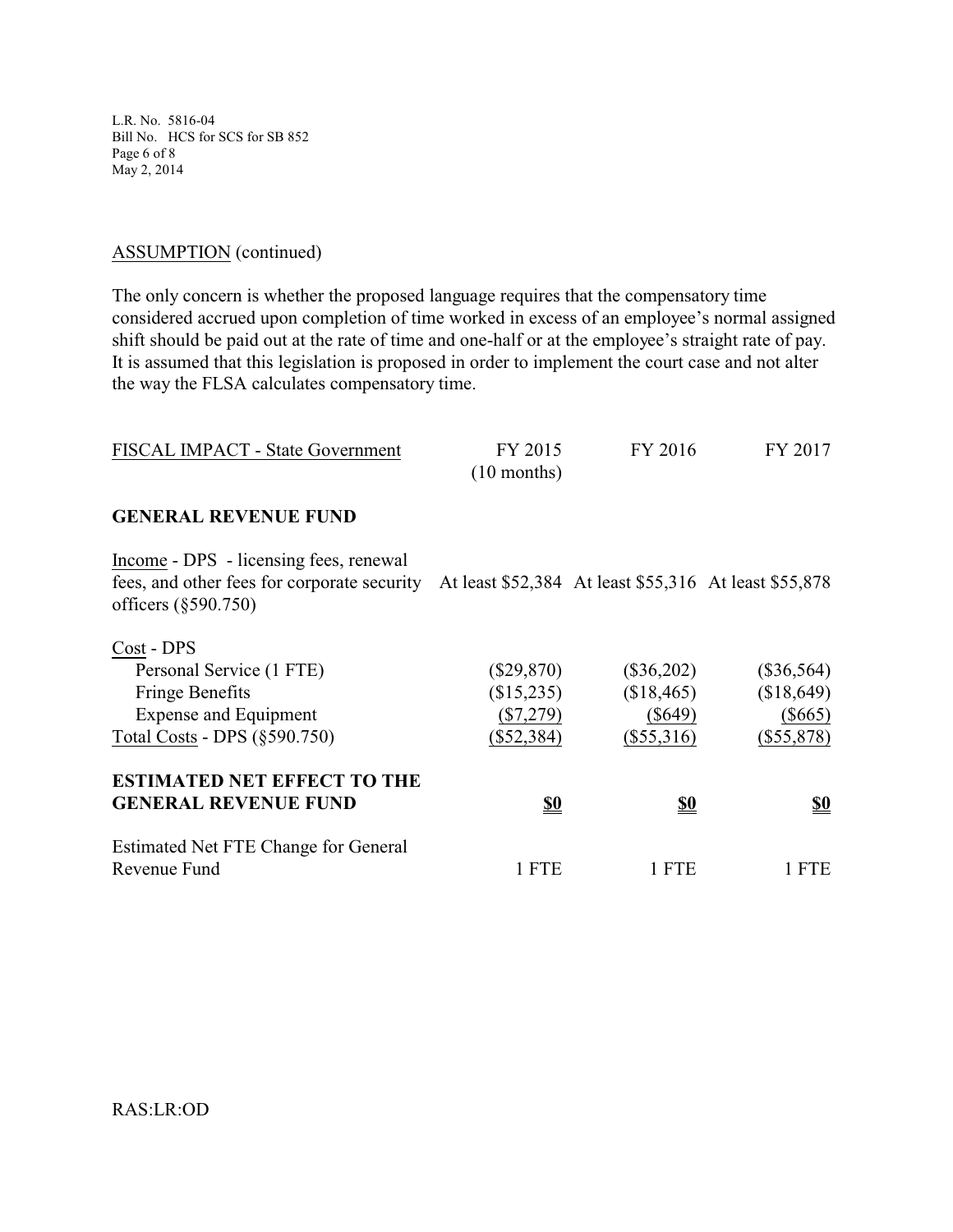L.R. No. 5816-04 Bill No. HCS for SCS for SB 852 Page 7 of 8 May 2, 2014

| FISCAL IMPACT - Local Government                                                                                                                  | FY 2015<br>$(10$ months) | FY 2016   | FY 2017    |
|---------------------------------------------------------------------------------------------------------------------------------------------------|--------------------------|-----------|------------|
| <b>LOCAL POLITICAL SUBDIVISIONS</b>                                                                                                               |                          |           |            |
| Savings - Kansas City and St. Louis<br>Police Departments - no longer regulating<br>corporate security advisors $(\S 590.750)$                    | Unknown                  | Unknown   | Unknown    |
| Loss - Kansas City and St. Louis Police<br>Departments - no longer collecting fees<br>for regulating corporate security advisors<br>$(\$590.750)$ | (Unknown)                | (Unknown) | (Unknown)  |
| <b>ESTIMATED NET EFFECT TO</b><br><b>LOCAL POLITICAL SUBDIVISIONS</b>                                                                             | <u>\$0</u>               | <u>so</u> | <u>\$0</u> |

## FISCAL IMPACT - Small Business

No direct fiscal impact to small businesses would be expected as a result of this proposal.

#### FISCAL DESCRIPTION

This proposal moves the authority to regulate corporate security advisors from the Board of Police Commissioners to the Department of Public Safety.

This proposal allows certain Missouri counties to enter into a mutual-aid agreement with certain Kansas counties for reciprocal emergency aid.

This legislation is not federally mandated, would not duplicate any other program and would not require additional capital improvements or rental space.